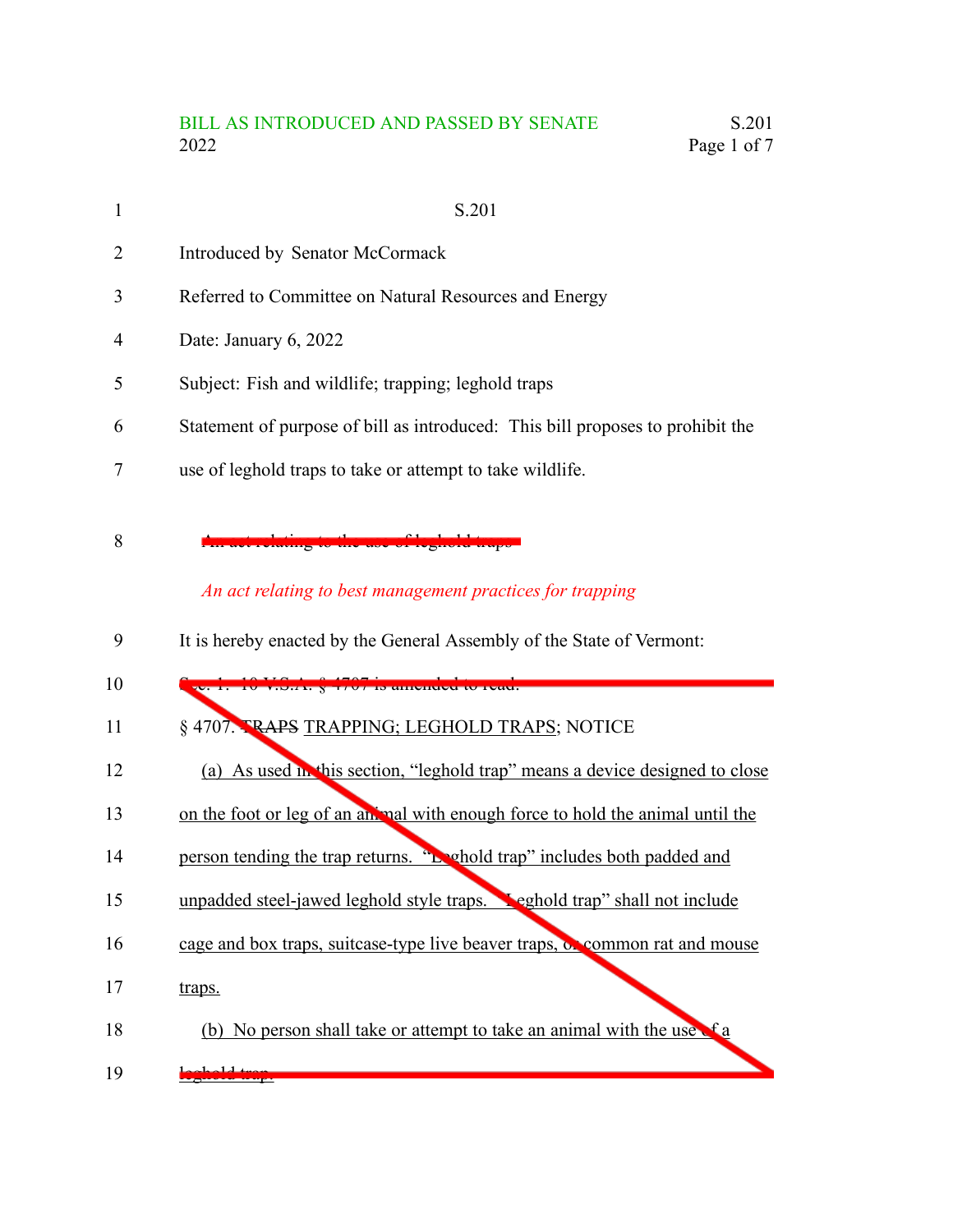| $\mathbf{1}$ | A person who intends to set a tran for env enimal on the property of               |
|--------------|------------------------------------------------------------------------------------|
| 2            | and her shall, prior to setting the trap, notify the owner of the property of his  |
| 3            | or her intention to set the trap and of the prospective location of the trap. The  |
| 4            | owner of the property may, at any time, refuse to grant permission to set a trap   |
| 5            | or revoke the permission if previously granted.                                    |
| 6            | Sec. 2. 10 V.S.A. § 4523 is added to read:                                         |
| 7            | § 4523. USE OF LEGNOLD TRAP                                                        |
| 8            | A person who violates section 4707 of this title by using or attempting to         |
| 9            | use a leghold trap to take wildle shall be fined not less than \$200.00 or more    |
| 10           | than \$500.00 or imprisoned for not more than 60 days, or both, for a first        |
| 11           | offense. For a second or subsequent of ense, a person shall be fined not less      |
| 12           | than \$500.00 or more than \$1,000.00 or imprisoned for not more than $\sin x$     |
| 13           | months, or both.                                                                   |
| 14           | Sec. 3. 10 V.S.A. App. § 44 is amended to read:                                    |
| 15           | § 44. FURBEARING SPECIES                                                           |
| 16           | 1.0 Authority                                                                      |
| 17           | 1.1 This rule is promulgated pursuant to 10 V.S.A. §§ 4081, 4082, 4084,            |
| 18           | 4828, and 4861. In promulgating this rule, the Fish and Wildlife Beard is          |
| 19           | following the policy established by the General Assembly that the protection,      |
| 20           | propagation, control, management, and conservation of fish, wildlife, and          |
| 21           | rurocaring annuals in this state is in the interest of the public weirare and that |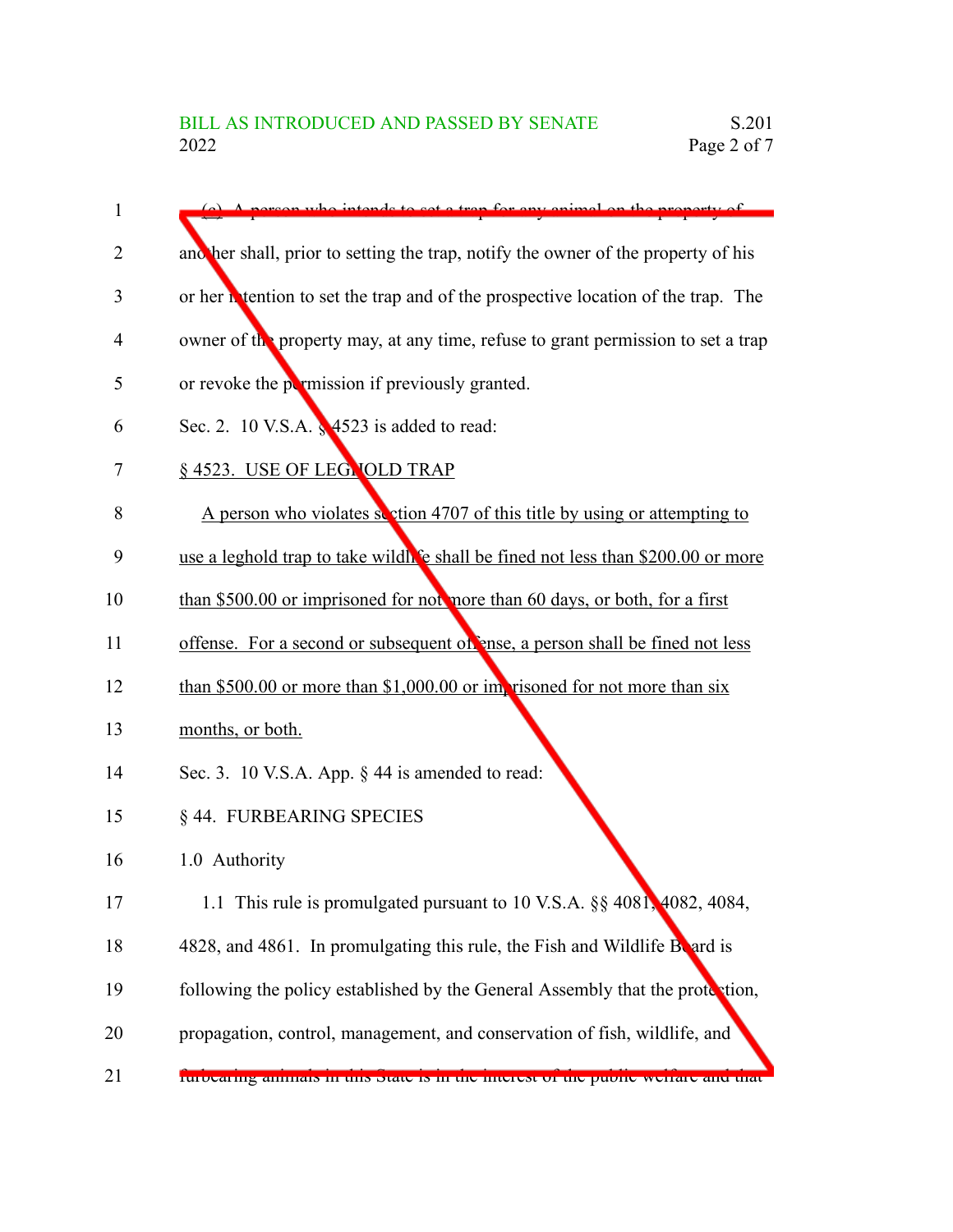| 1  | cofoquerding of these valuable resources for the neeple of the State            |
|----|---------------------------------------------------------------------------------|
| 2  | requires a constant and continual vigilance.                                    |
| 3  | 1.2 accordance with 10 V.S.A. §§ 4082 and 4084, this rule is designed to        |
| 4  | maintain the best health, population, and utilization levels of the regulated   |
| 5  | species.                                                                        |
| 6  | 1.3 This rule shall apply to all persons who take or attempt to take            |
| 7  | furbearing animals by trapping or hunting.                                      |
| 8  | 2.0 Purpose                                                                     |
| 9  | The purpose of this rule is to regulate the taking of furbearing animals.       |
| 10 | 3.0 Definitions                                                                 |
| 11 | 3.1 "Commissioner" means the Commissioner of the Vermont Department             |
| 12 | of Fish and Wildlife.                                                           |
| 13 | 3.2 "Compensation" shall mean money.                                            |
| 14 | 3.3 "Department" means the Vermont Department of Fish and Wildlife.             |
| 15 | 3.4 "Board" means the Vermont Fish and Wildlife Board.                          |
| 16 | 3.5 "Furbearing animal" means beaver, otter, marten, mink, raccoon,             |
| 17 | fisher, fox, skunk, coyote, bobcat, weasel, opossum, lynx, wolf, and muskrat or |
| 18 | as amended pursuant to 10 V.S.A. § 4001.                                        |
| 19 | 3.6 "Trapping" means to take or attempt to take furbearing animals with         |
| 20 | traps mentumg the urspatening or suen rawruny trapped rurocaring animals.       |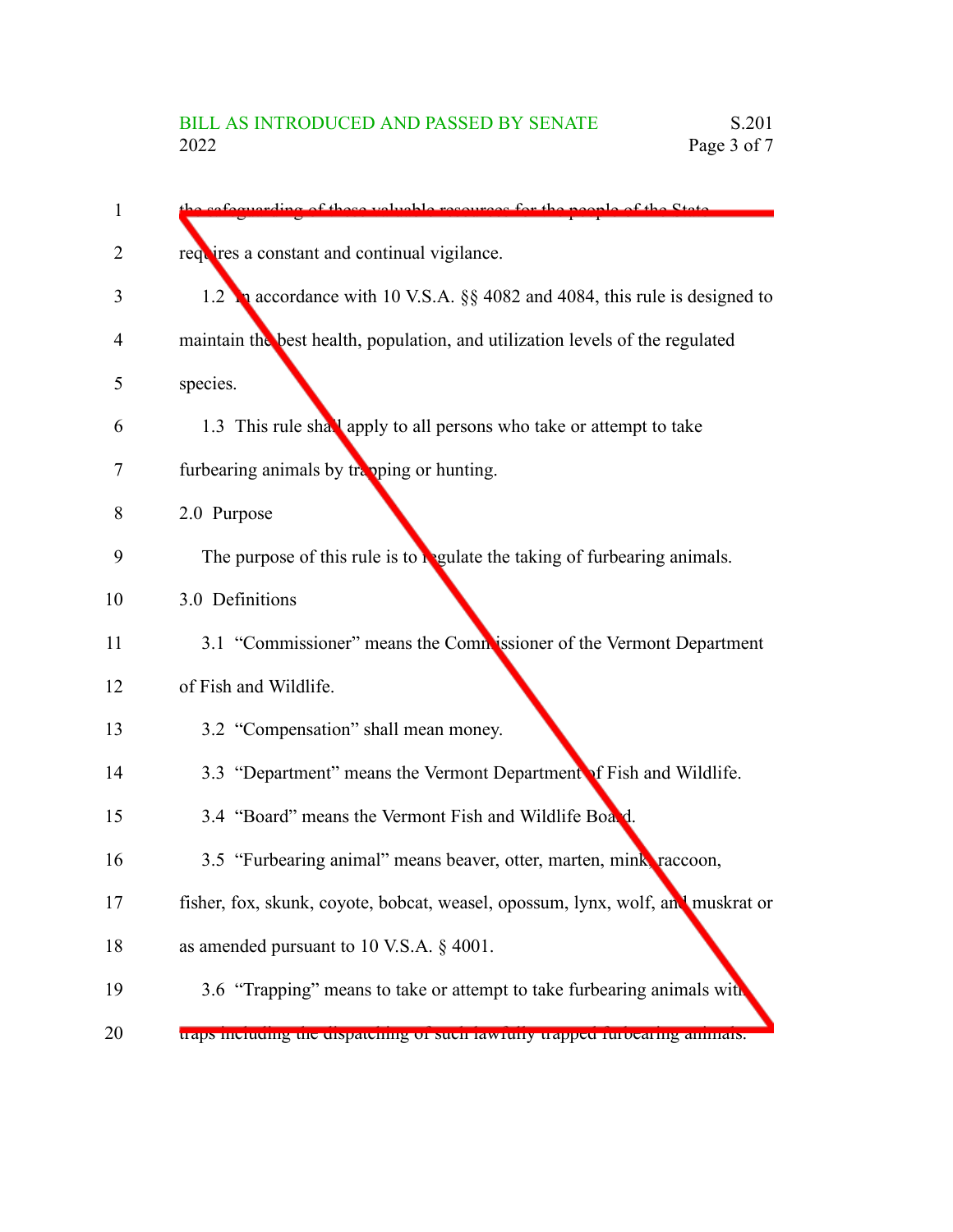| $\mathbf{1}$ | 2.7 A "trap" means a mechanical device used to capture kill and/or                 |
|--------------|------------------------------------------------------------------------------------|
| 2            | rest ain furbearing animals excluding firearms, muzzleloaders and archery          |
| 3            | equipment.                                                                         |
| 4            | 3.8 A 'T mned' pelt is one that has been treated to turn the skin into leather.    |
| 5            | 3.9 A "leghold trap" means a device designed to close on the foot or leg of        |
| 6            | an animal with enough force to hold the animal until the person tending the        |
| 7            | trap returns. "Leghold thep" includes both padded and unpadded steel-jawed         |
| 8            | leghold style traps. "Leghold trap" shall not include cage and box traps,          |
| 9            | suitcase-type live beaver traps, or common rat and mouse traps.                    |
| 10           | 4.0 Restrictions                                                                   |
| 11           | 4.1 A person trapping for furbearing a simal under this rule shall visit           |
| 12           | his/her traps at least once every calendar day, except as provided in paragraph    |
| 13           | 4.2, and dispatch or release any animal caught the ein.                            |
| 14           | 4.2 A person who sets body gripping traps in the water or under the ice, or        |
| 15           | foothold or cage traps under the ice shall visit his/her traps at least once every |
| 16           | three calendar days and remove any animal caught therein.                          |
| 17           | 4.3 A person shall not set a trap on lands other than his/her own which            |
| 18           | does not have his/her name and address permanently and legibly stamped or          |
| 19           | engraved thereon, or on a tag of rustless material securely attached thereto.      |
| 20           | 4.4 An iraps under ice win be marked with a tag visible above the ice.             |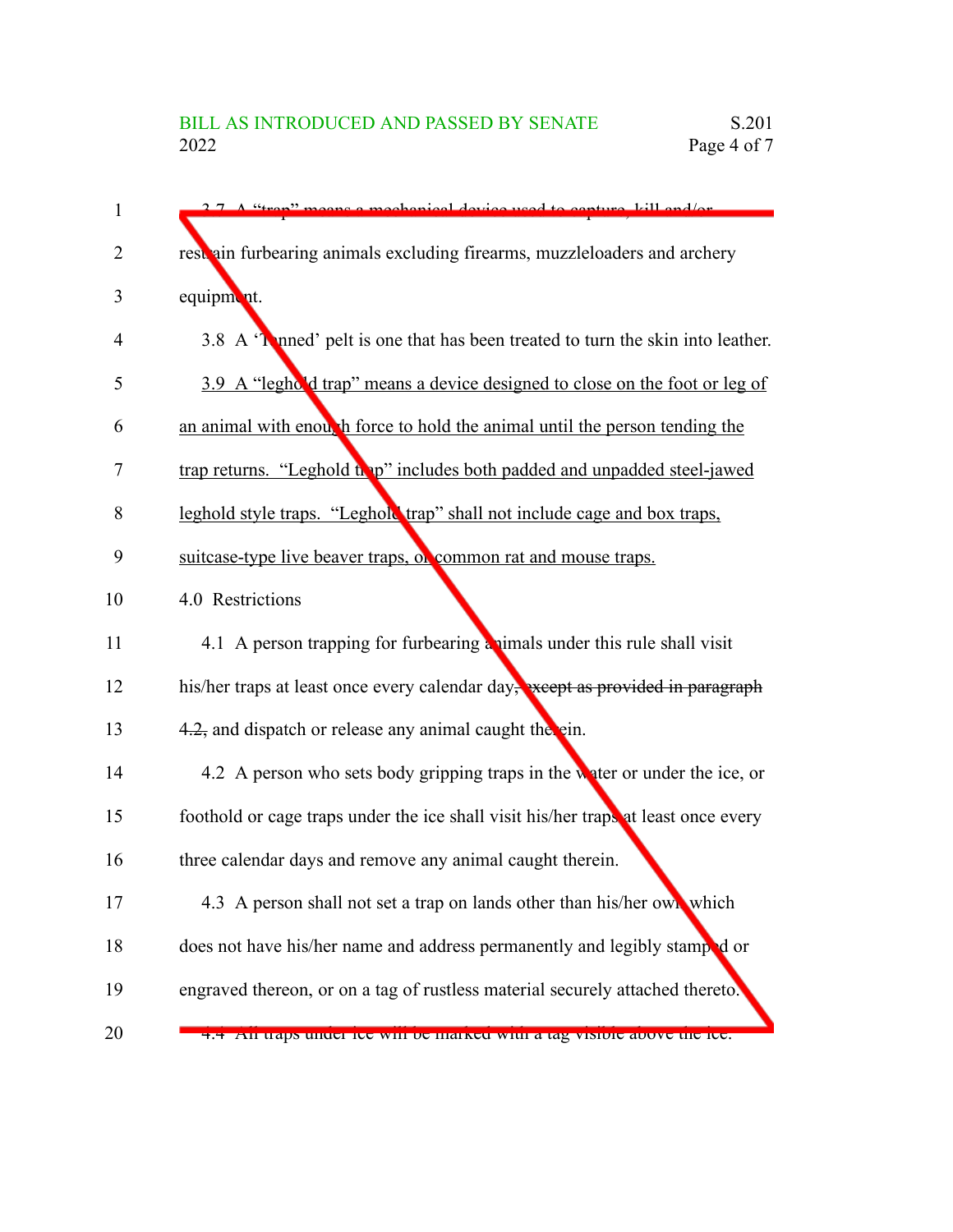| 1  | person shall not set a hody gripping trap with a joy spread over eight         |
|----|--------------------------------------------------------------------------------|
| 2  | inches measured inside the jaws unless the trap is set five feet or more above |
| 3  | the ground, or in the water.                                                   |
| 4  | 4.6 A person shall not use toothed foothold leghold traps or snares when       |
| 5  | trapping under this section.                                                   |
| 6  | * * *                                                                          |
| 7  | $4.16$ Lynx                                                                    |
| 8  | (a) This subsection shall be effective on January 1, 2014.                     |
| 9  | (b) Any person who incident ally captures a lynx shall notify the              |
| 10 | Department immediately.                                                        |
| 11 | (c) The following regulations on trapt and trapping shall only apply           |
| 12 | within the Wildlife Management Unit E.                                         |
| 13 | (1) Foothold traps set on land must be anchared using a chain or               |
| 14 | cable no longer than $18$ " that is center-mounted to the trap using a swivel  |
| 15 | connection and must have at least one in-line swivel along the chain or cable. |
| 16 | [Repealed.]                                                                    |
| 17 | * * *                                                                          |
| 18 | Sec. 4. EFFECTIVE DATE                                                         |
| 19 | THIS act Shall take effect on passage.                                         |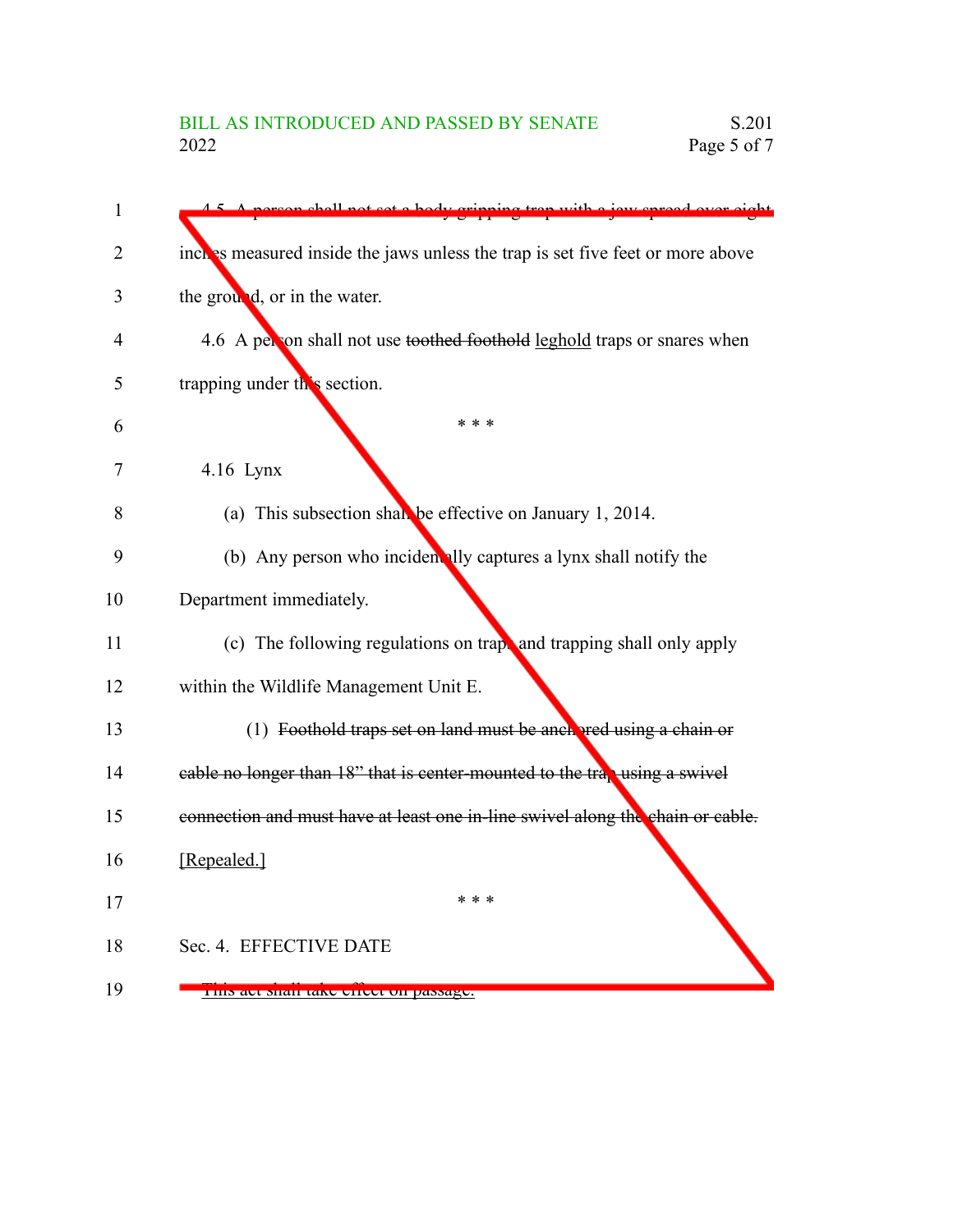## *Sec. 1. DEPARTMENT OF FISH AND WILDLIFE; BEST MANAGEMENT PRACTICES FOR TRAPPING*

*(a) On or before January 15, 2023, the Commissioner of Fish and Wildlife shall submit to the Senate Committee on Natural Resources and Energy, the House Committee on Natural Resources, Fish, and Wildlife, and the Fish and Wildlife Board recommended best management practices (BMPs) for trapping that propose criteria and equipment designed to modernize trapping and improve the welfare of animals subject to trapping programs. The BMPs shall be based on investigation and research conducted by scientists and experts at the Department of Fish and Wildlife and shall use the "Best Management Practices for Trapping in the United States" issued by the Association of Fish and Wildlife Agencies as the minimum standards for BMP development. The BMPs shall include recommended:*

*(1) trapping devices and components of trapping devices that are more humane than currently authorized devices and are designed to minimize injury to a captured animal;*

*(2) criteria for adjusting or maintaining trapping devices so that they operate correctly and humanely;*

*(3) trapping techniques, including the appropriate size and type of a trap for target animals, use of lures or other attractants, and trap safety;*

*(4) requirements for the location of traps, including the placing of traps for purposes other than nuisance trapping at a safe distance, from public trails, class 4 roads, playgrounds, parks, and other public locations where persons may reasonably be expected to recreate; and*

*(5) criteria for when live, captured animals should be released or dispatched.*

*(b) The report required under subsection (a) of this section shall include a recommendation from the Commissioner of Fish and Wildlife for funding the replacement of currently authorized trapping devices with trapping devices that are compliant with the recommended BMPs. The Commissioner's recommendation shall include alternatives financed with public funding, private funding, or some combination of public and private funding.*

*(c) In developing the BMPs required under subsection (a) of this section, the Commissioner shall provide an opportunity for public review and comment and shall hold at least one public hearing regarding the proposed BMPs.*

*(d) As used in this section, "trapping" means to take or attempt to take furbearing animals with traps including the dispatching of lawfully trapped furbearing animals.*